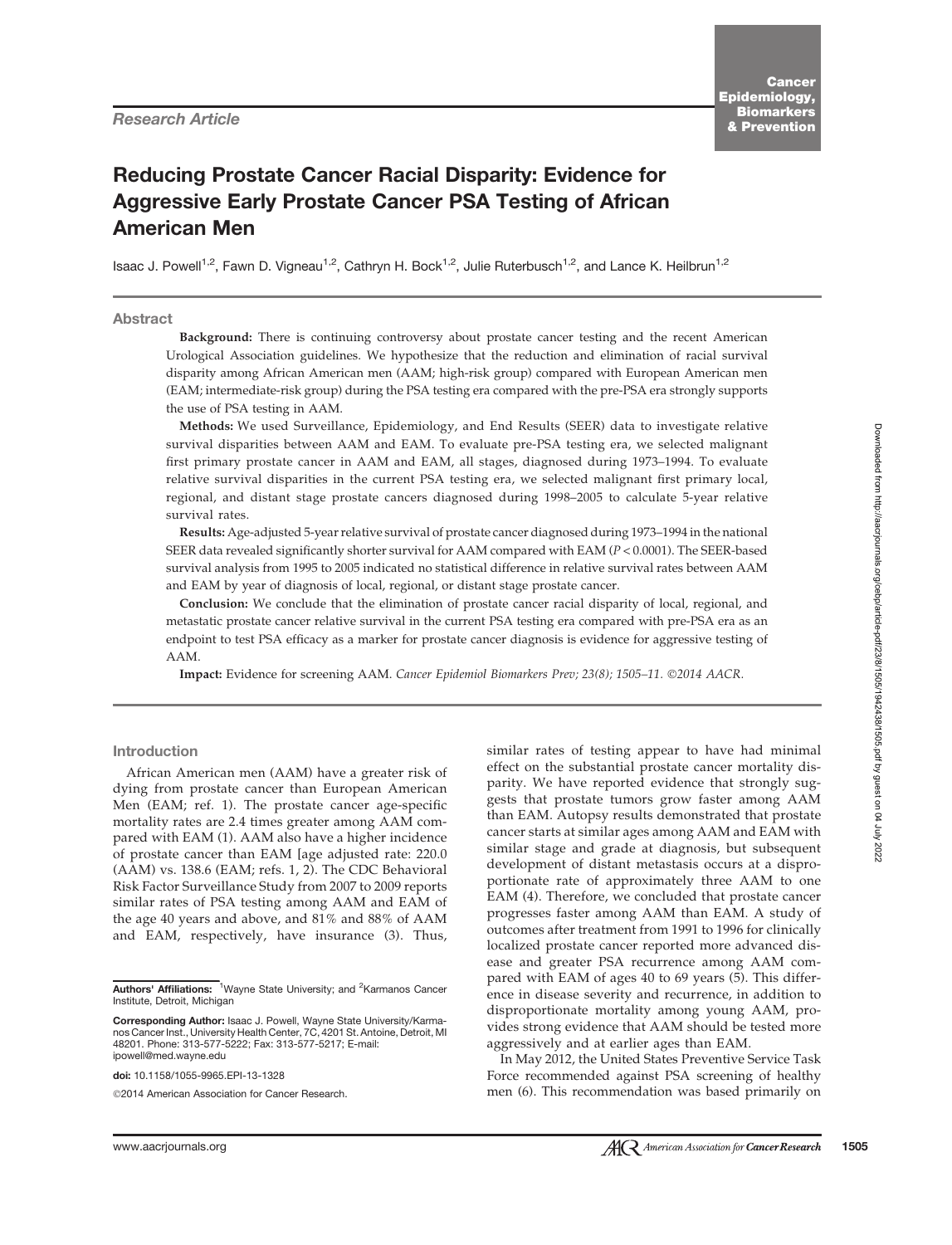the PLCO (Prostate, Lung, Colon, and Ovarian) prospective randomized clinical trial, which reported no decrease in mortality rate in the screened arm and therefore no PSA screening benefit. This recommendation applied to men in the U.S. population that did not have symptoms that were highly suspicious for prostate cancer, regardless of age, race, or family history. Only 4% of the PLCO study population was AAM (7). The PLCO results, however, understated the impact of screening on prostate cancer mortality due to a high contamination rate in the control arm. During the study, 52% of controls underwent opportunistic PSA testing. In addition, Pinsky and colleagues reported that 85% of controls had a PSA test before or during the study; only 15% of PLCO controls never had a PSA test (8). Furthermore, a 7-year median follow-up time was inadequate for estimating an impact of PSA screening on prostate cancer mortality, as the study was designed to report the mortality rate comparison after 13 years (7).

The 2013 American Urological Association (AUA) prostate cancer guidelines strongly recommended shared decision making for men of the age 55 to 69 years, at intermediate risk, who were considering PSA testing (9). The AUA panel did not recommend routine testing in men between ages 40 and 54 years at average risk. The panel further commented that "for men younger than the age of 55 years at higher risk (e.g., positive family history or African American race), decisions about prostate cancer screening should be individualized and discussed with their doctor." This statement was based on results from the updated European Randomized Study of testing for Prostate Cancer (ERSPC) that demonstrated a 31% reduction in mortality in the PSA testing arm at 9 years median follow-up (10). This trial included European men only, thus it did not directly apply to AAM. The AUA guideline was clearly inadequate and provided no clear direction or guideline for AAM (11). Thus, it is necessary to provide the most available scientific data to evaluate the benefit of PSA testing of AAM younger than 55 years of age.

Level 1 scientific evidence may not be achievable in this country because of the potential for a high PSA testing contamination rate, similar to that reported for PLCO, in any future clinical trial of PSA testing. Therefore, other scientific evidence with reasonable and achievable endpoints must be considered. We hypothesize that intensive education and aggressive and early PSA testing of AAM will result in the reduction and/or elimination of racial disparity in prostate cancer survival among AAM (a highrisk group) compared with EAM (an intermediate risk group). We will present data from the pre-PSA and current PSA era to demonstrate the reduction and elimination of prostate cancer racial disparity in relative survival that occurred after the introduction of PSA testing. Survival analyses are utilized to test the efficacy of therapies and therefore should be justified to test the utility of clinical markers between high- and intermediate-risk populations.

## Materials and Methods

## Study cohort

The cohort for our study analyses was the accumulated prostate cancer cases in the very large national Surveillance, Epidemiology, and End Results (SEER) registry.We used the national SEER registry data to investigate relative survival disparities by race in two successive time periods: the pre-PSA testing era and the current PSA testing era. We also used the national SEER registry data to investigate incidence and mortality disparities by race. The statistical methods used are described as follows for each of those three sets of analyses.

Relative survival disparities in the pre-PSA testing era. We selected malignant first primary prostate cancer in AAM and EAM diagnosed during 1973–1994. Cases of all stages were combined into one group because the national SEER registry data for 1973–1994 do not include prostate cancer stage. Age-adjusted 5-year relative survival rates and 95% confidence intervals (CI) were calculated for each race, by year of diagnosis. Z-scores were also generated by year of diagnosis and for the entire timeframe in SEER\*Stat, comparing AAM and EAM. The Z-score for the entire timeframe was used to calculate an overall P value using GraphPad.

Relative survival disparities in the current PSA testing era. We selected malignant first primary local, regional, and distant stage prostate cancers diagnosed during 1998–2005 (with survival follow-up through December 31, 2010). Five-year relative survival rates, 95% CIs, and Z-scores were calculated by year of diagnosis and race for each stage, thus eliminating the need to adjust for stage. Z-scores were also calculated for the entire PSA testing era, comparing AAM and EAM within each stage. The overall  $P$  value was calculated and a graph prepared for each stage, comparing AAM and EAM across the entire PSA testing era. We also investigated survival disparities by treatment category in the PSA era. Within each stage, 5-year relative survival rates, 95% CIs, Z-scores, overall P values, and graphs by stage were calculated comparing AAM and EAM for cases that received radiation, for cases that received radical prostatectomy and for the combined group of cases that received either definitive prostate cancer treatment.

Incidence and mortality disparities in the current PSA testing era. We performed three sets of analyses. First, we calculated age-specific incidence rates of distant prostate cancer in AAM and EAM for ages 40 to 79 years (40–49, 50–59, 60–69, 70–79) from 1995–2010. Rate ratios and  $P$  values were calculated comparing  $AAM$  with EAM within each age stratum. Second, we generated age-specific prostate cancer mortality rates (no stage restrictions) by race (AAM and EAM) with rate ratios, 95% CIs, and P values for U.S. deaths from 1995–2010. These data were stratified by 5-year age of death categories (40–44, 45–49, 50–54, 55–59, 60–64, 65–69, 70–74). Within each age group, the rate ratio and  $P$  value were used to evaluate whether AAM had higher risk of prostate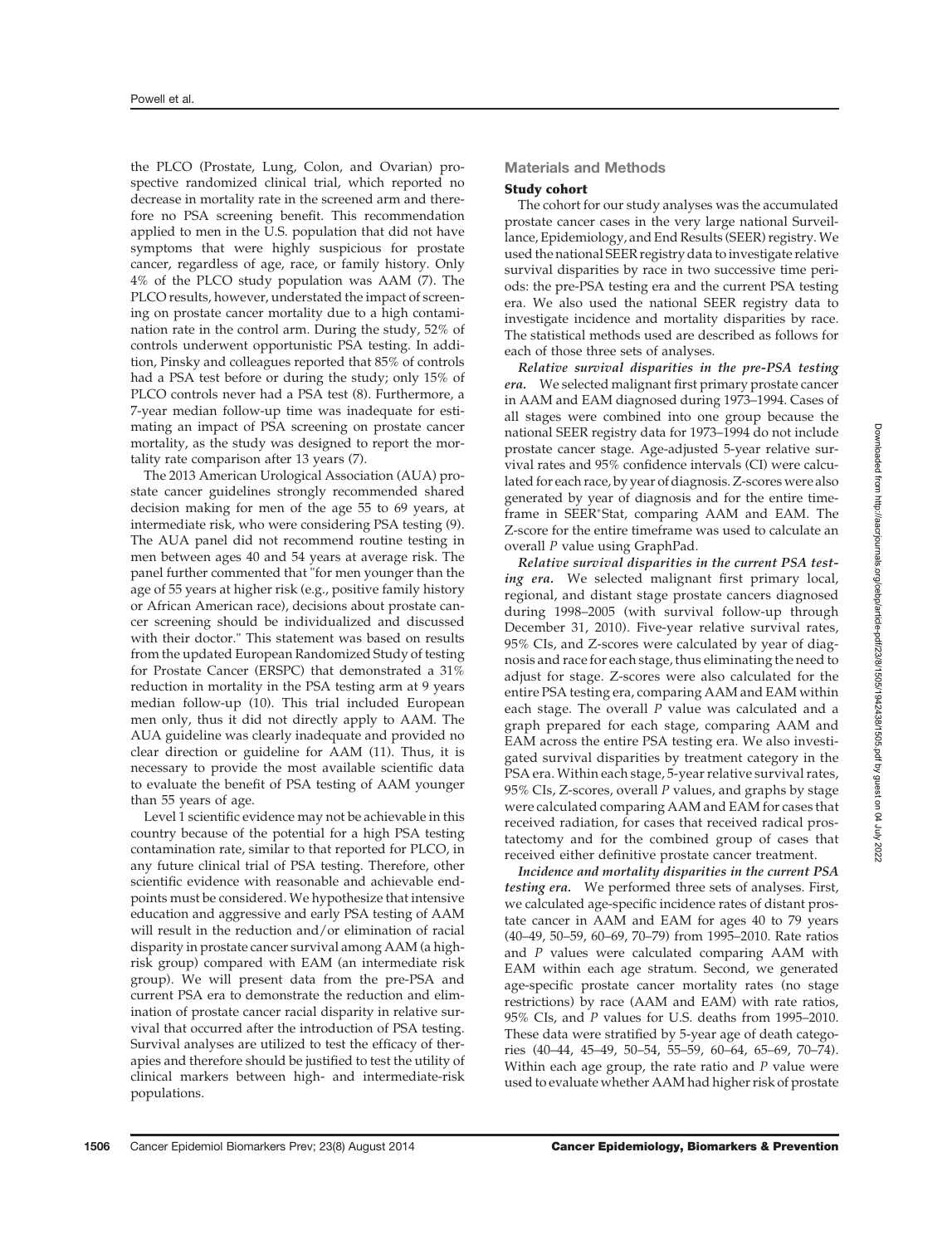

Figure 1. Age-adjusted 5-year relative survival of malignant first primary prostate cancer (all stages) in AAM and EAM by race, SEER-18, year of diagnosis 1973-1994 (survival time through 2010). Source: SEER Program (www.seer.cancer.gov) Seer®Stat Database: Incidence-SEER 18 Regs Research Data + Hurricane Katrina Impacted Louisiana Cases, Nov 2012 Sub (1973–2010 varying) --Linked To County Attributes --Total U.S., 1969–2011 Counties, National Cancer Institute, DCCPS, Surveillance Research Program, Surveillance Systems Branch, released April 2013, based on the November 2012 submission.

cancer mortality than their EAM counterparts. Third, we evaluated Gleason score (2–6 vs. 7–10) in men diagnosed with prostate cancer in the most recent part (2004–2010) of the PSA era, who underwent radical prostatectomy. The racial distribution of patients was determined by 10-year age intervals for ages 40–69 years (40–49, 50–59, 60–69). Within each age group, the proportions of men with Gleason score 7–10 were compared by race using the  $\gamma^2$ test, without continuity correction.

## Results

The SEER dataset for the pre-PSA era survival analysis included  $N = 212,719$  cases (AAM = 23,782and  $EAM = 188,937$ ) diagnosed in 1973–1994. Age-adjusted 5-year relative survival of first primary prostate cancer (all stages) in AAM and EAM males by race, in SEER cases diagnosed during 1973–1994 revealed statistically significantly shorter survival for AAM compared with EAM ( $P < 0.0001$ , Fig. 1) during the pre-PSA era.

The SEER dataset for survival analysis in the PSA era included  $N = 309,793$  prostate cancer cases (AAM = 44,934 and EAM = 264,859), (local stage: AAM = 36,688, and EAM = 219,765; regional:  $AAM = 5,390$ and EAM = 33,994; distant:  $AAM = 2,856$  and EAM = 11,100) diagnosed from 1998 to 2005. Within each stage, there was no significant difference in survival rates between AAM and EAM for either local  $(P = 1.0)$ , regional ( $P = 0.1490$ ), or distant stage ( $P = 0.8399$ ) prostate cancer for the PSA era. Analysis of treatment by each stage also revealed no significant racial disparities. For cases that received surgery, there were no significant differences in the PSA era (local:  $P = 1.0$ , regional:  $P = 1.0$ , distant:  $P = 0.1416$ ). Likewise, for cases that received radiation therapy, there were no significant differences by race in the PSA era (local:  $P =$ 1.0, regional:  $P = 0.2236$ , distant:  $P = 0.1004$ ). And, likewise, for the combined dataset of cases that received either radiation therapy or surgery, there were no significant differences by race in the PSA era (local:  $P = 1.0$ , regional:  $P = 0.2059$ , distant:  $P = 0.0903$ ).

The incidence analysis of distant stage cases in the PSA era included  $N = 2,742$  AAM and  $N = 9,804$  EAM cases from SEER diagnosed during 1995–2010. In each age group, AAM with distant disease had significantly higher prostate cancer incidence than EAM (Table 1). Analysis of local/regional disease cases combined yielded similar results (data not shown). Although PSA testing has apparently eliminated racial disparity in the ability to survive for at least 5 years following a prostate cancer diagnosis, there still appear to be disparities in the ratios of new prostate cancer diagnoses and deaths. AAM diagnosed with distant stage prostate cancer had a 3-fold increased risk of being diagnosed with a prostate cancer, compared with their same age cohort EAM counterpart (Table 1). AAM also had about a 3-fold increased risk of dying from prostate cancer, compared with EAM of the same age cohort (Table 2). This potentially indicates a difference in the biology of prostate cancers in AAM compared with EAM,

| <b>Table 1.</b> Age-specific incidence rates of |
|-------------------------------------------------|
| malignant distant stage prostate cancer in AAM  |
| and EAM, SEER-13, 1995-2010                     |

| Age at<br>diagnosis | <b>EAM</b><br>rate | <b>AAM</b><br>rate | Rate<br>ratio | Ratio P  |
|---------------------|--------------------|--------------------|---------------|----------|
| $40 - 49$           | 0.70               | 2.49               | 3.55          | < 0.0001 |
| $50 - 59$           | 5.45               | 16.91              | 3.10          | < 0.0001 |
| 60–69               | 19.78              | 57.76              | 2.92          | < 0.0001 |
| 70-79               | 43.16              | 104.52             | 2.42          | < 0.0001 |

NOTE: Rates are per 100,000 males.

Source: SEER Program (www.seer.cancer.gov) SEER\*Stat Database: Incidence - SEER 13 Regs Research Data, Nov 2012 Sub (1992–2010) <Katrina/Rita Population Adjustment> - Linked To County Attributes - Total U.S., 1969–2011 Counties, National Cancer Institute, DCCPS, Surveillance Research Program, Surveillance Systems Branch, released April 2013, based on the November 2012 submission.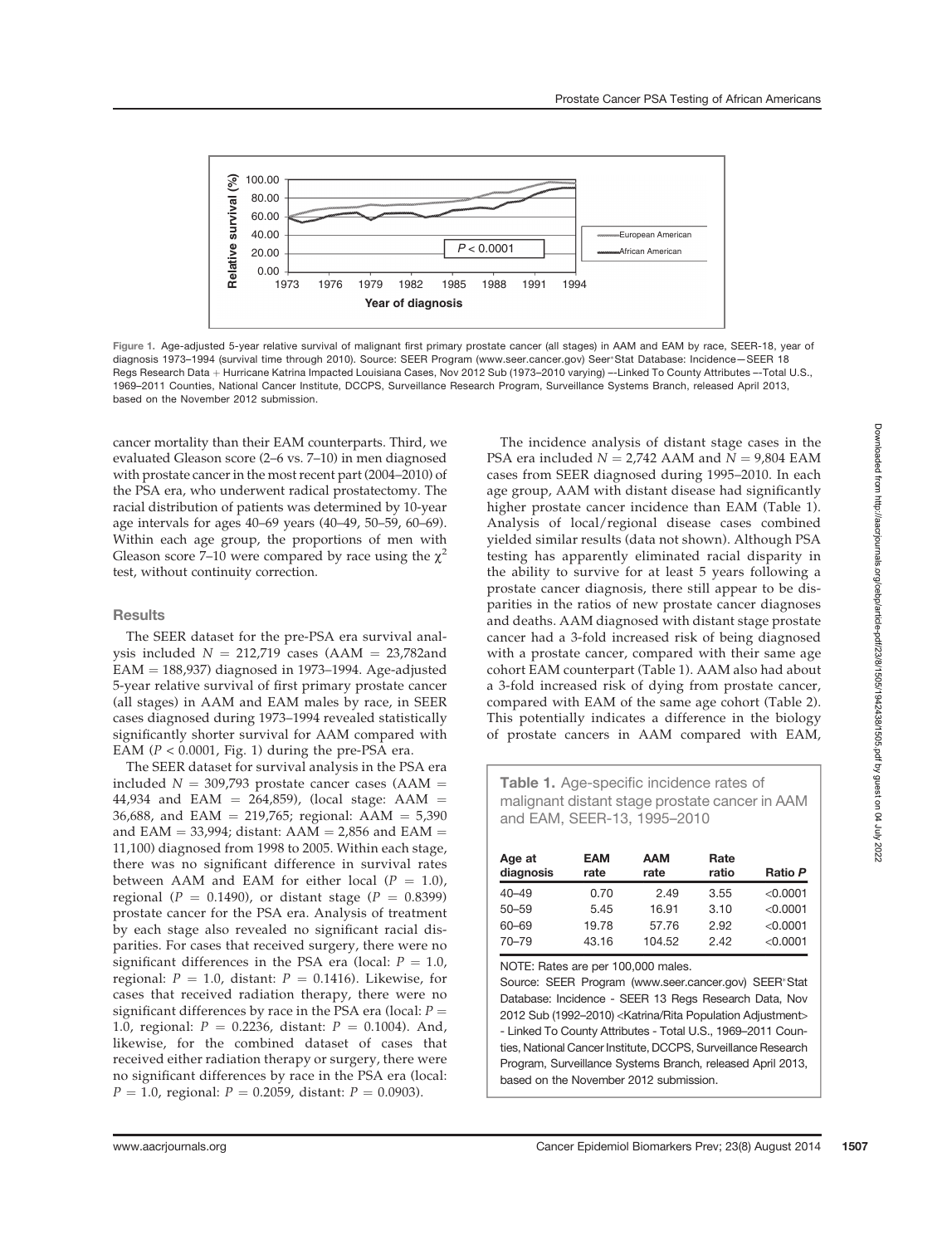| Table 2. Age-specific prostate cancer mortality rates and rate ratios in AAM and EAM, U.S., 1995–2010 |            |               |            |               |            |               |          |  |
|-------------------------------------------------------------------------------------------------------|------------|---------------|------------|---------------|------------|---------------|----------|--|
|                                                                                                       | <b>AAM</b> |               | <b>EAM</b> |               |            |               |          |  |
| Age at death                                                                                          | Rate       | 95% CI        | Rate       | 95% CI        | Rate ratio | 95% CI        | Ratio P  |  |
| 40 $-44$ y                                                                                            | 0.55       | $0.45 - 0.66$ | 0.18       | $0.16 - 0.21$ | 3.00       | $2.39 - 3.75$ | < 0.0001 |  |
| 45 $-49y$                                                                                             | 2.42       | $2.21 - 2.65$ | 0.76       | $0.71 - 0.80$ | 3.21       | $2.87 - 3.58$ | < 0.0001 |  |
| $50 - 54$ y                                                                                           | 9.01       | $8.55 - 9.50$ | 2.81       | $2.72 - 2.90$ | 3.21       | $3.01 - 3.41$ | < 0.0001 |  |
| $55 - 59$ v                                                                                           | 25.30      | 24.40-26.22   | 8.21       | $8.03 - 8.38$ | 3.08       | $2.96 - 3.21$ | < 0.0001 |  |
| $60 - 64$ y                                                                                           | 64.23      | 62.57-65.92   | 20.55      | 20.24-20.86   | 3.13       | $3.03 - 3.22$ | < 0.0001 |  |
| $65 - 69$ y                                                                                           | 131.97     | 129.26-134.72 | 46.07      | 45.56-46.59   | 2.86       | $2.80 - 2.93$ | < 0.0001 |  |
| $70 - 74$ y                                                                                           | 264.63     | 260.16-269.16 | 93.05      | 92.25-93.85   | 2.84       | $2.79 - 2.90$ | < 0.0001 |  |

NOTE: Rates are per 100,000 males.

Source: SEER Program (www.seer.cancer.gov) SEER\*Stat Database: Mortality - All COD, Aggregated With State, Total U.S. (1969– 2010) <Katrina/Rita Population Adjustment>, National Cancer Institute, DCCPS, Surveillance Research Program, Surveillance Systems Branch, released April 2013. Underlying mortality data provided by NCHS (www.cdc.gov/nchs).

with AAM having a more aggressive prostate cancer phenotype.

There is a mortality rate lead time of approximately 5 years among AAM compared with EAM (Table 2). The mortality rate for AAM ages 40 to 44 years is 0.5, similar to the mortality rate for EAM 5 years older (0.8 for ages 45–49 years). Likewise, the mortality rate for AAM ages 45 to 49 years is 2.4, close to the mortality rate of 2.8 for EAM 5 years older (ages 50–54 years). The mortality rates increase among older AAM as compared with EAM, and by the age of 50 to 54 years, the mortality rate among AAM (9.0) is higher than the rate among EAM approximately 5 years older (8.2). Early, more aggressive PSA testing and aggressive treatment will be necessary to eliminate this prostate cancer mortality racial disparity.

## **Discussion**

SEER data demonstrate a lead time of approximately 5 years in age-specific prostate cancer mortality rate between ages 45 and 70 years among AAM compared with EAM as well as 2.4 times greater mortality rate (12, 13). Age-adjusted 5-year relative survival analysis of all prostate cancer cases diagnosed from 1973 to 1994 reveals a significantly shorter survival for AAM than for EAM ( $P = 0.0001$ ), but no racial difference in survival is observed for prostate cancer cases with local, regional, or distant stage disease from 1998 to 2005 (14). Southwest Oncology Group (SWOG) trials S8894 (pre-PSA era) and S9346 (current PSA era) reported similar results for distant disease, shorter survival among AAM versus EAM in the pre–PSA era, but no racial difference in survival in the current PSA era. SWOG current PSA era study also revealed less extensive disease (15). Therefore, there is evidence that PSA testing significantly reduces or eliminates racial disparity in prostate cancer survival.

However, the most important finding in this analysis is the continued prostate cancer racial disparity in the diagnosis of distant disease (16), and the 2.4 times greater

prostate cancer mortality rate of AAM compared with EAM (12, 13). Even though the mortality rates for AAM and EAM have decreased during the PSA era, significant prostate cancer racial disparity persists. Because PSA testing has apparently contributed to the reduction and elimination in relative survival and age-adjusted 5-year survival differences, more aggressive community education and PSA testing need to be implemented beginning at the age of 40 years among AAM. SEER data demonstrate that AAM ages 40 to 49 years are more likely to have a higher Gleason score compared with  $EAM^2$  ( $P \leq$ 0.0001, Table 3), and the mortality rate is 2.8 to 3.2 times greater in AAM compared with EAM ages 40 to 49 years (Table 2; ref. 13).

**Table 3.** Gleason score for malignant prostate cancers cases who underwent radical prostatectomy, SEER-18, 2004–2010

| Age at<br>diagnosis, y | Gleason<br>score | <b>EAM</b> | <b>AAM</b> | P          |
|------------------------|------------------|------------|------------|------------|
| $40 - 49$              | $2 - 6$          | 52.4%      | 45.4%      |            |
|                        | $7 - 10$         | 47.6%      | 54.6%      | < 0.0001   |
| $50 - 59$              | $2 - 6$          | 44.8%      | 37.6%      |            |
|                        | $7 - 10$         | 55.2%      | 62.4%      | < 0.0001   |
| 60-69                  | $2 - 6$          | 37.4%      | 32.4%      |            |
|                        | $7 - 10$         | 62.6%      | 67.6%      | $<$ 0.0001 |

Source: SEER Program (www.seer.cancer.gov) SEER\*Stat Database: Incidence - SEER 18 Regs Research Data + Hurricane Katrina Impacted Louisiana Cases, Nov 2012 Sub (1973–2010 varying) - Linked To County Attributes - Total U.S., 1969–2011 Counties, National Cancer Institute, DCCPS, Surveillance Research Program, Surveillance Systems Branch, released April 2013, based on the November 2012 submission.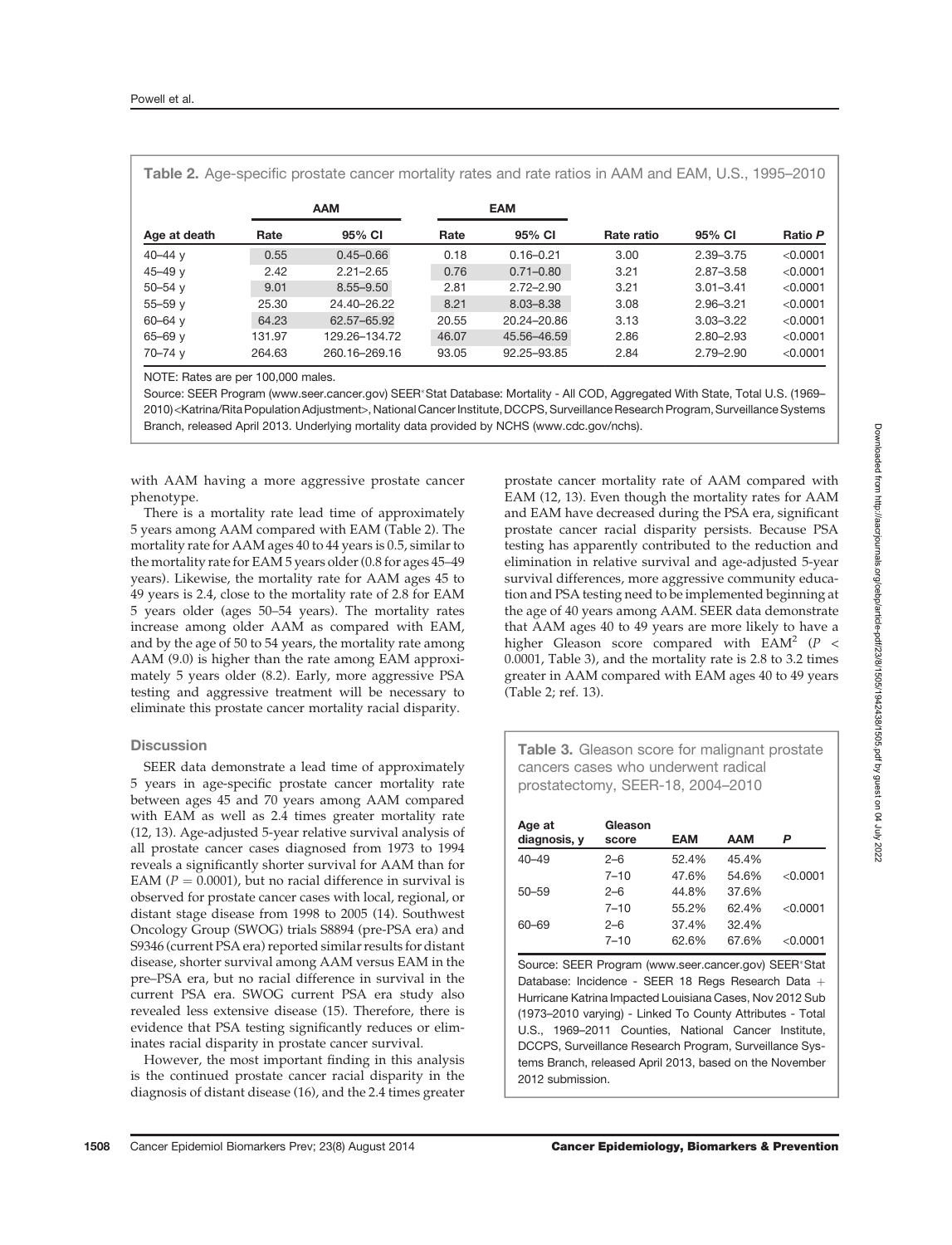In addition, we previously reported that high-grade prostatic intraepithelial neoplasia (PIN) and prostate cancer started as early as ages 20 to 30 years, without any difference in prevalence or Gleason grade between AAM and EAM, but at the age of 40 to 49 years, the high-grade PIN incidence was greater among AAM compared with EAM, 46% versus 29%, respectively, and that difference persisted with increasing age (4). It has been reported that high-grade PIN is associated with aggressive prostate cancer (17). The proportion of men treated for prostate cancer at ages 40 to 49 years with Gleason score 7–10 at diagnosis is significantly higher among AAM compared with EAM ( $P < 0.0001$ , Table 3). To prevent a 3:1 disproportionate mortality rate in the decade of 50 to 59 years, diagnosis in the decade of 40 to 49 years is required. Therefore, to eliminate or significantly reduce the mortality rate disparity, we recommend that PSA testing for AAM begin at the age of 40 years.

It has been suggested that if the biology represented by the grade of the disease is more aggressive among AAM then it may not be possible to eliminate prostate cancer mortality rate racial disparity. We recently reported that prostate cancer is growing faster among AAM versus EAM as stated above and we also reported that genes associated with more advanced prostate cancer are more highly expressed among AAM compared with EAM and may explain our clinical findings. We examined RNA expression of genes associated with prostate cancer in tumors of men who underwent radical prostatectomy to identify upregulated genes and associated functional gene networks and signaling pathways that may contribute to prostate cancer progression. For example, inflammatory cytokines IL6, IL8, and IL1B show significantly higher expression levels in AAM compared with EAM (18). These functional cytokines have been reportedly associated with advanced prostate cancer. There was also increased expression of fatty acid synthase (FASN) in prostate cancer specimens from AAM versus EAM in our study. FASN germline polymorphisms were reported to be significantly associated with risk of lethal prostate cancer (19). These factors and other biologic/genetic mechanisms likely explain the racial disparity in tumor aggressiveness.

Specifically, even though we present evidence of AAM having several genetic and biologic factors associated with aggressive prostate cancer in comparison with EAM, intervention with early PSA testing and aggressive therapy before transformation to aggressive and advanced phenotypic expression has drastically reduced/eliminated survival disparity and may eventually nullify prostate cancer racial mortality disparity.

The updated follow-up of the ERSPC study and the Goteborg report clearly show benefit of PSA testing based on a 31% and 44% reduction in prostate cancer mortality rate, respectively (10, 20). However, the issue of "harm" from PSA testing is aggressively debated, specifically with regard to posttreatment erectile dysfunction and urinary incontinence. Both of these complications of therapy can be successfully treated, and some men with erectile dysfunction are not bothered by this loss. But the harm of not being tested for prostate cancer and appropriately treated in a timely fashion has been essentially ignored, especially in a high-risk population. The harm is delayed diagnosis of aggressive prostate cancer, the serious morbidity of metastatic disease, and ultimately prostate cancer death. The issue of overdiagnosis and overtreatment are very controversial. There is no clear definition of either. Prostate cancer is a genetic and biologic disease that is very heterogeneous and dynamic, not static (4, 18). Until the genetics and biology are understood, we cannot clearly define overdiagnosis and overtreatment. In the interim, the introduction of active surveillance has reduced overtreatment of low-risk disease; however, one must use caution in including young AAM in surveillance. It has been reported that AAM are 3-fold more likely than EAM to have disease progression (21, 22). In addition, the harms of diagnostic testing and treatment should be uncoupled. The PLCO trial reported that the percentage of complications associated with PSA blood draw and prostate biopsy was less the 1% (7).

Piper and colleagues report, "Men dying of prostate cancer incur significant costs in the last year of life. On the basis of recent epidemiologic data, the cost of death due to prostate cancer in the United States is over three quarters of a billion dollars a year," and the cost of prostate cancer death and care before death was greater than the cost of treatment of local disease (23). The cost of treatment for metastatic prostate cancer has increased drastically. The cost of recently FDA-approved biologically targeted therapy for metastatic disease is approximately \$8,000.00 per month, and the cost is significantly higher for an immunotherapeutic agent. Because AAM have a 2.4 times greater mortality rate and risk of metastatic disease than EAM, it would be prudent to eliminate this disparity and save these prostate cancer health care system dollars. In addition, in the year before prostate cancer death, there may be comorbidities requiring multiple hospitalizations, which include pathologic fractures, lumbar nerve compression, anemia, gross hematuria, and urinary clot retention and retention from bladder obstruction, and uremia.

The cost/benefit ratio strongly favors early and aggressive PSA testing, early diagnosis, and appropriate treatment of AAM given the improved survival and disparity reduction. Therefore, we strongly recommend aggressive prostate cancer education and testing at age the age of 40 years in the African American community to avoid increased prostate cancer health care cost, comorbidities, premature prostate cancer death, and most importantly to continue the reduction and elimination of racial outcome disparity. This recommendation should be included and highlighted in all prostate cancer testing guidelines.

Our study has several limitations. First, to facilitate the comparison of the racial differences during the pre-PSA era and the current PSA era, we had to choose a cutoff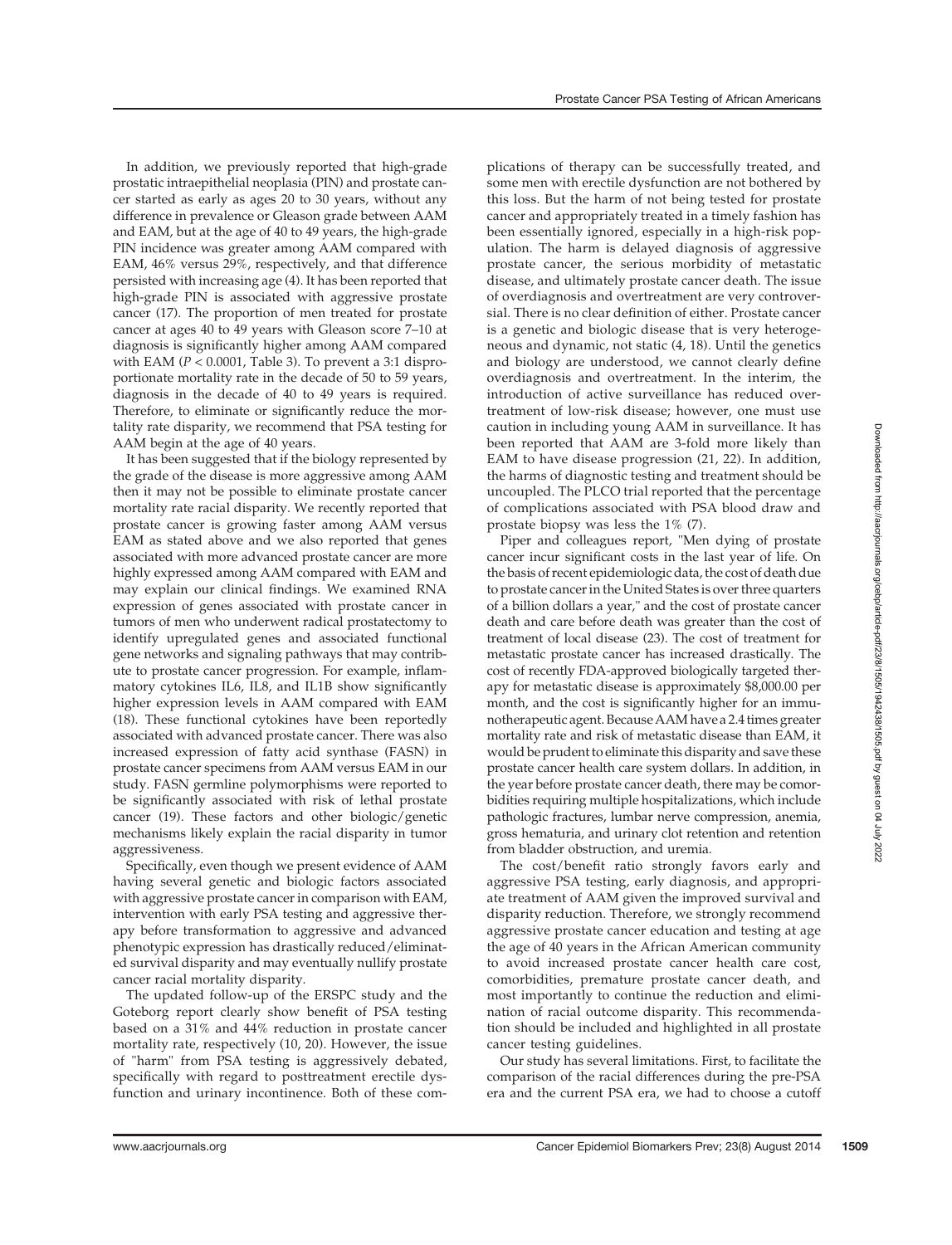year, which was 1995. Our results might differ somewhat from the use of a different dichotomy. Second, the limitations of the national SEER registry data about prostate cancer staging (for 1973–1994) precluded our doing either stage-stratified or stage-adjusted analyses of 5-year relative survival rates during the pre-PSA era. Third, other limitations in the SEER stage data meant that for the current PSA era, we could only analyze 5-year relative survival rates beginning in 1998 (not 1995).

Our study also has several strengths. First, by utilizing SEER data, our results are based on very large sample sizes that are specified throughout the Results section. Second, by using the national SEER data, our results should be generalizable to the entire U.S. population. Third, the identification of an approximate 5-year lead time in mortality among prostate cancer cases compared with European American prostate cancer cases is a compelling observation about the racial disparity we have investigated.

## **Conclusion**

We reported the reduction and elimination of prostate cancer racial disparity of relative survival of local, regional, and distant disease in the current PSA testing era. Therefore, we conclude that prostate cancer racial disparity reduction is a reasonable endpoint to establish the benefit of PSA testing. However, the prostate cancer mortality rate is now 2.4 times greater among AAM

#### **References**

- 1. Siegel R, Ma J, Zou Z, Jemal A. Cancer statistics, 2014. CA Cancer J Clin 2014;64:9–29.
- 2. Wu I, Modlin CS. Disparities in prostate cancer in African American men: what primary care physicians can do. Cleve Clin J Med 2012;79:313–20.
- 3. Centers for Disease Control and Prevention (CDC). Behavioral Risk Factor Surveillance System Survey Data. Atlanta, Georgia: U.S. Department of Health and Human Services, Centers for Disease Control and Prevention, 2007–2009.
- Powell IJ, Bock CH, Ruterbusch JJ, Sakr W. Evidence supports a faster growth rate and/or earlier transformation to clinically significant prostate cancer in black than in white American men, and influences racial progression and mortality disparity. J Urol 2010;183:1792–6.
- 5. Powell IJ, Banerjee M, Sakr W, Grignon D, Wood DP Jr, Novallo M, et al. Should African-American men be tested for prostate carcinoma at an earlier age than white men? Cancer 1999;85:472–7.
- 6. Moyer VAForce USPST. Screening for prostate cancer: U.S. Preventive Services Task Force recommendation statement. Ann Intern Med 2012;157:120–34.
- 7. Andriole GL, Crawford ED, Grubb RL III, Buys SS, Chia D, Church TR, et al. Mortality results from a randomized prostate-cancer screening trial. N Engl J Med 2009;360:1310–9.
- 8. Pinsky PF, Blacka A, Kramer BS, Miller A, Prorok PC, Berg C. Assessing contamination and compliance in the prostate component of the Prostate, Lung, Colorectal, and Ovarian (PLCO) Cancer Screening Trial. Clin Trials 2010;7:303–11.
- 9. Carter HB, Albertsen PC, Barry MJ, Etzioni R, Freedland SJ, Greene KL, et al. Early detection of prostate cancer: AUA Guideline. J Urol 2013;190:419–26.
- 10. Roobol MJ, Kerkhof M, Schroder FH, Cuzick J, Sasieni P, Hakama M, et al. Prostate cancer mortality reduction by prostate-specific antigen-

compared with EAM. Therefore, we recommend robust education and PSA testing as well as digital rectal examination to begin at the age of 40 years for AAM and that this recommendation should be included in all prostate cancer guidelines.

#### Disclosure of Potential Conflicts of Interest

No potential conflicts of interest were disclosed.

#### Authors' Contributions

Conception and design: I.J. Powell, C. Bock, L.K. Heilbrun Development of methodology: I.J. Powell, C. Bock

Acquisition of data (provided animals, acquired and managed patients, provided facilities, etc.): J. Ruterbusch

Analysis and interpretation of data (e.g., statistical analysis, biostatistics, computational analysis): F.D. Vigneau, C. Bock, J. Ruterbusch, L.K. Heilbrun

Writing, review, and/or revision of the manuscript: I.J. Powell, F.D. Vigneau, C. Bock, L.K. Heilbrun

Administrative, technical, or material support (i.e., reporting or organizing data, constructing databases): F.D. Vigneau Study supervision: I.J. Powell

#### Grant Support

This work was funded, in part, by the National Cancer Institute, NIH, Department of Health and Human Services, under Contract No. HHSN261201300011I (SEER contract to Karmanos Cancer Institute).

The costs of publication of this article were defrayed in part by the payment of page charges. This article must therefore be hereby marked advertisement in accordance with 18 U.S.C. Section 1734 solely to indicate this fact.

Received December 19, 2013; revised April 17, 2014; accepted April 27, 2014; published OnlineFirst May 6, 2014.

based screening adjusted for nonattendance and contamination in the European Randomised Study of Screening for Prostate Cancer (ERSPC). Eur Urol 2009;56:584–91.

- 11. Moul JW, Walsh PC, Rendell MS, Lynch HT, Leslie SW, Kosoko-Lasaki O, et al. Re: Early detection of prostate cancer. AUA guideline:Carter HB, Albertsen PC, Barry MJ, Etzioni R, Freedland SJ, Greene KL, Holmberg L, Kantoff P, Konety BR, Murad MH, Penson DF, and Zietman AL. J Urol 2013;190: 419–26. J Urol 2013;190:1134–7.
- 12. Siegel R, Naishadham D, Jemal A. Cancer statistics, 2013. CA Cancer J Clin 2013;63:11–30.
- 13. Surveillance E, and End Results (SEER) Program (www.seer.cancer. gov). SEER\*Stat Database: Mortality - All COD, Aggregated With State, Total U.S. (1969–2010) <Katrina/Rita Population Adjustment>, National Cancer Institute, DCCPS, Surveillance Research Program, Surveillance Systems Branch, released April 2013. Underlying mortality data provided by NCHS (www.cdc.gov/nchs).
- 14. Surveillance E, and End Results (SEER) Program (www.seer.cancer. gov). SEER\*Stat Database: Incidence - SEER 18 Regs Research Data þ Hurricane Katrina Impacted Louisiana Cases, Nov 2012 Sub (1973– 2010 varying) - Linked To County Attributes - Total U.S., 1969–2011 Counties, National Cancer Institute, DCCPS, Surveillance Research Program, Surveillance Systems Branch, released April 2013, based on the November 2012 submission.
- 15. Tangen CM, Hussain MH, Higano CS, Eisenberger MA, Small EJ, Wilding G, et al. Improved overall survival trends of men with newly diagnosed M1 prostate cancer: a SWOG phase III trial experience (S8494, S8894 and S9346). J Urol 2012;188:1164–9.
- 16. Surveillance E, and End Results (SEER) Program (www.seer.cancer. gov). SEER\* Stat Database: Incidence - SEER 13 Regs Research Data, Nov 2012 Sub (1992–2010) <Katrina/Rita Population Adjustment> - Linked To County Attributes - Total U.S., 1969–2011 Counties,